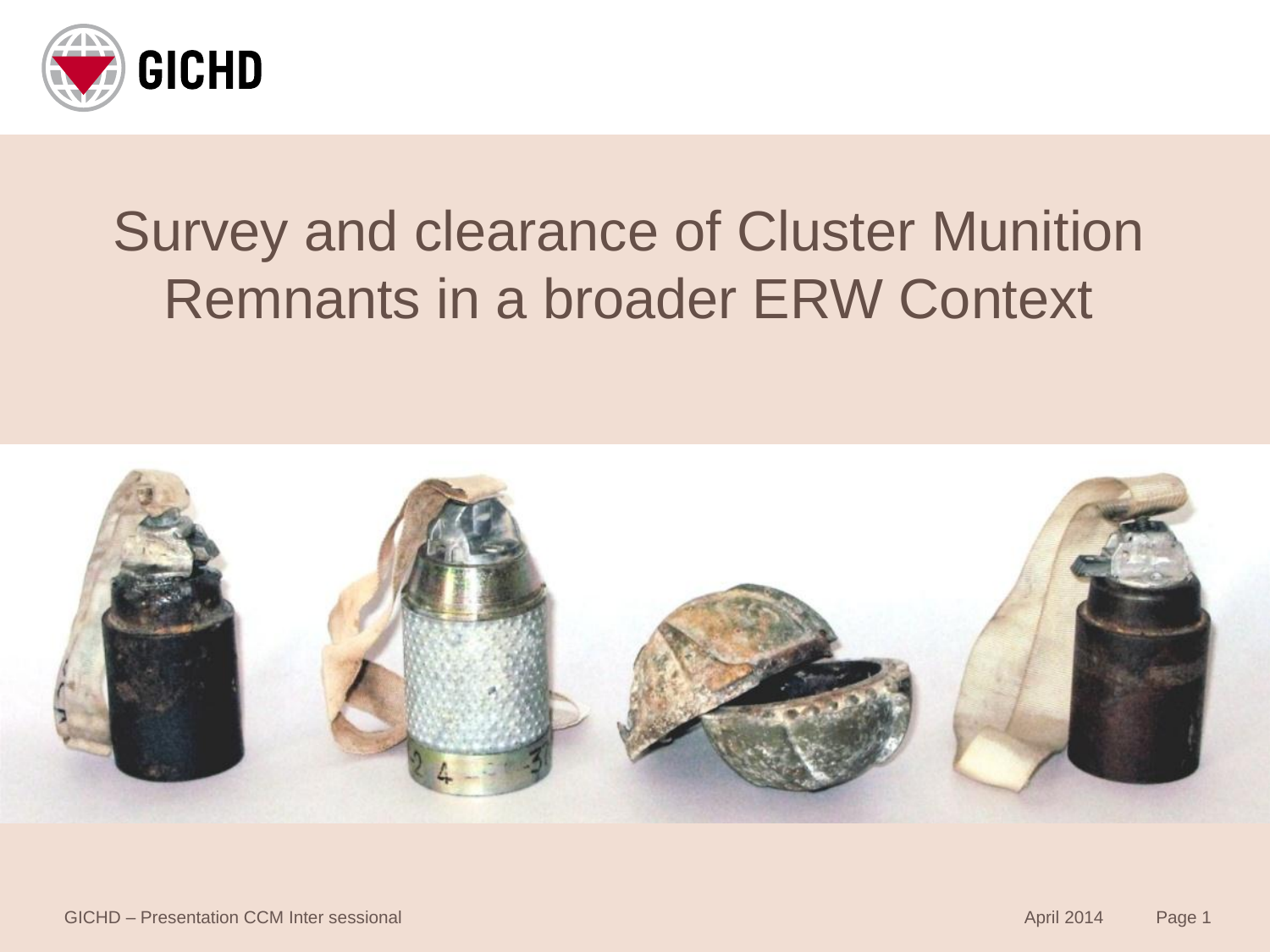







#### **Contents**

- Survey & Clearance Approaches
- Detector systems and equipment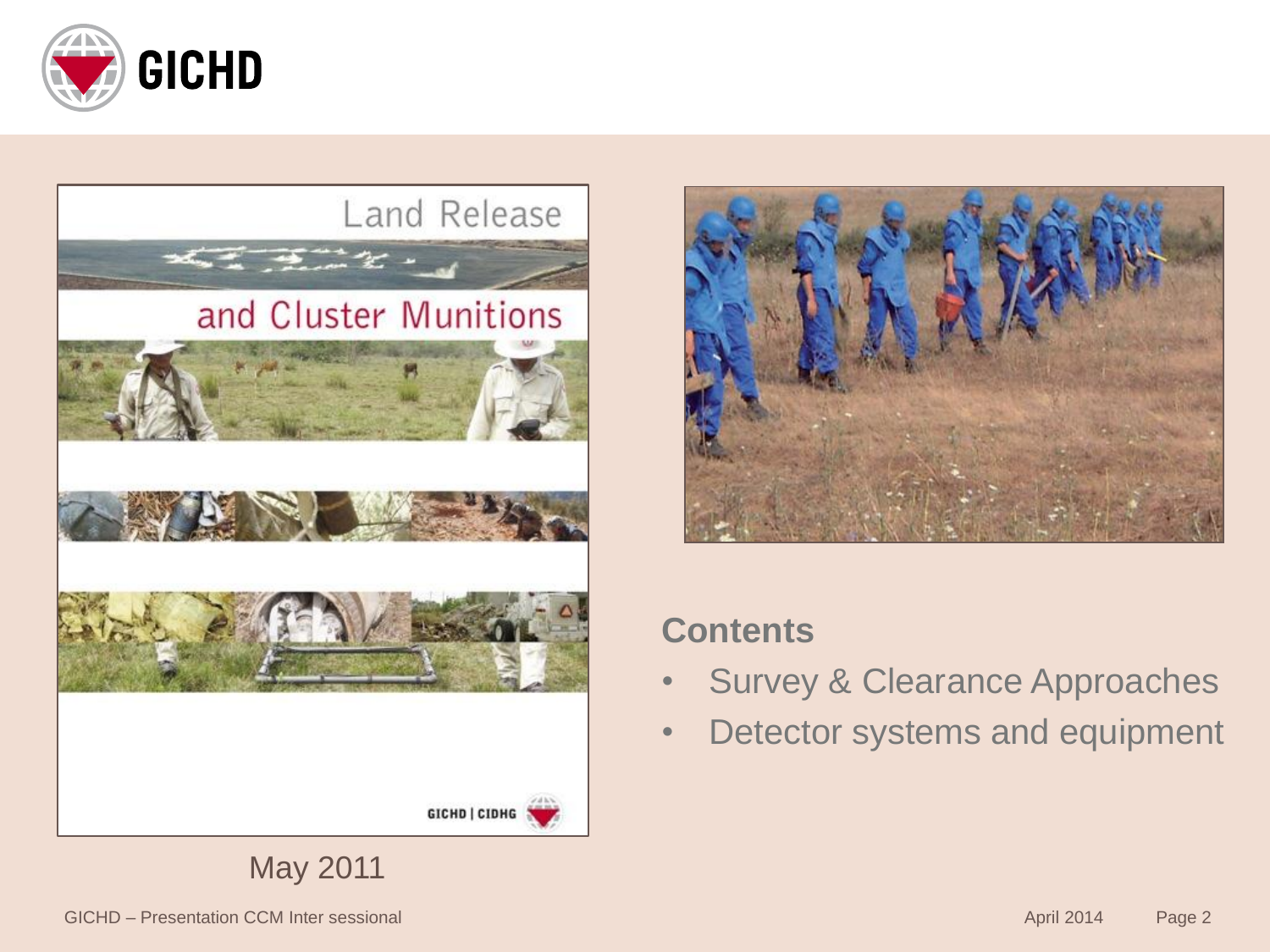

# The nature of CMR contamination supports mapping approaches



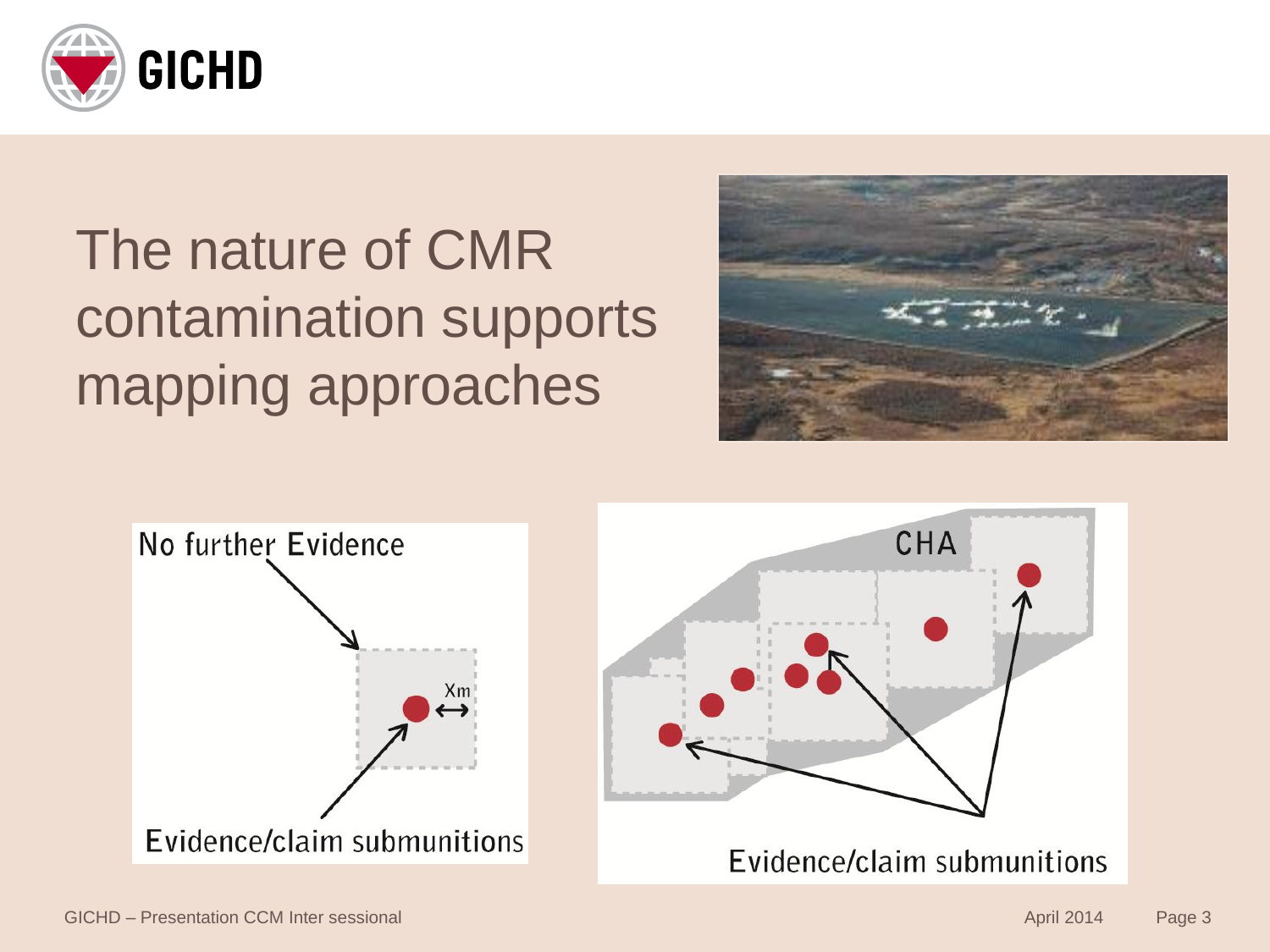



- Consider SE Asia highly complex ERW contamination
- On horizontal and vertical scales
- In Vietnam government estimates suggest that 300+ years are required to clear ERW at a cost of \$10 billion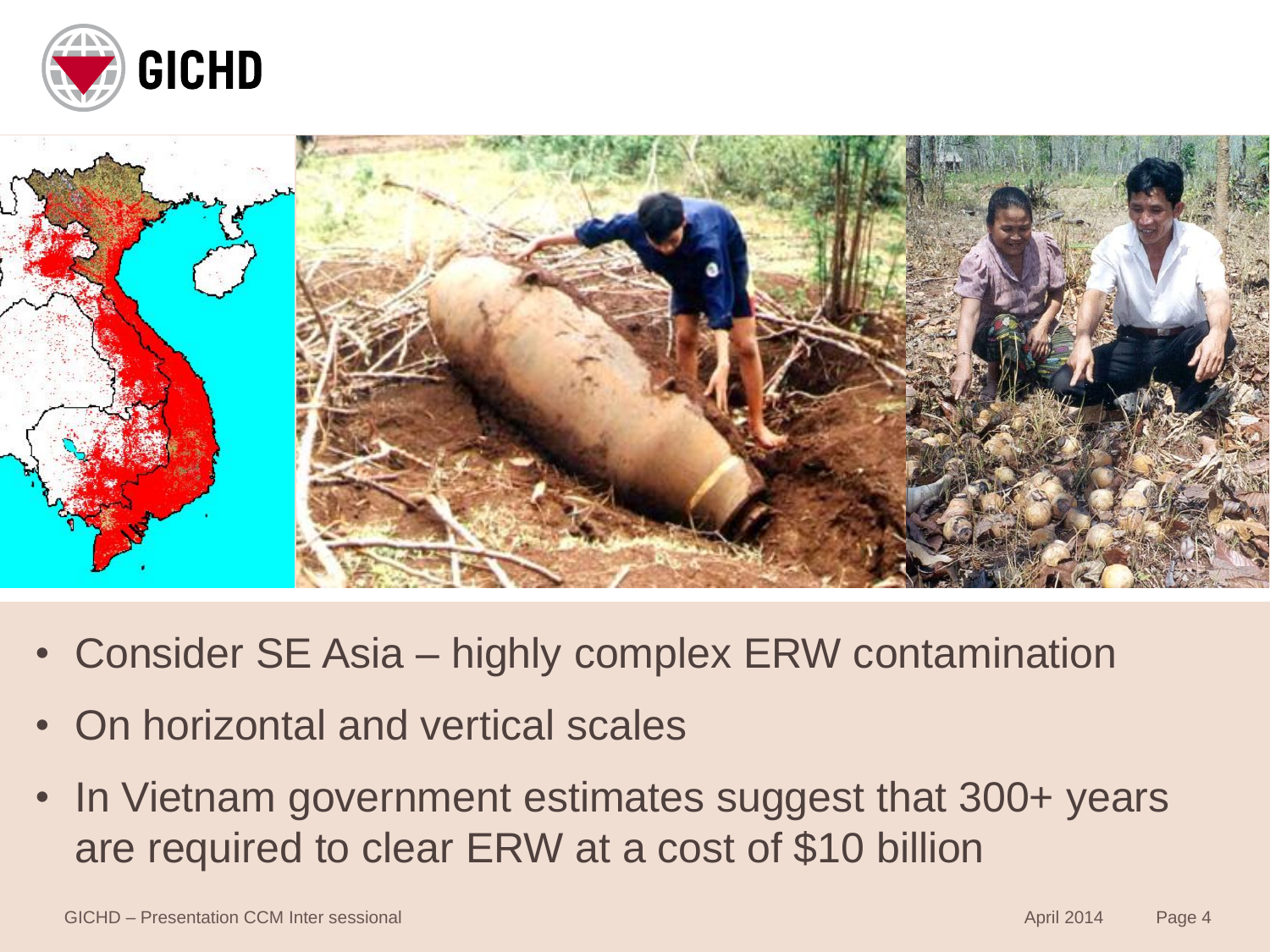

Learn from past conflicts



- During WWII Germany alone received 2 million tons of bombs (approximately the same tonnage as Lao PDR)
- Considerable contamination in other European countries and elsewhere such as Japan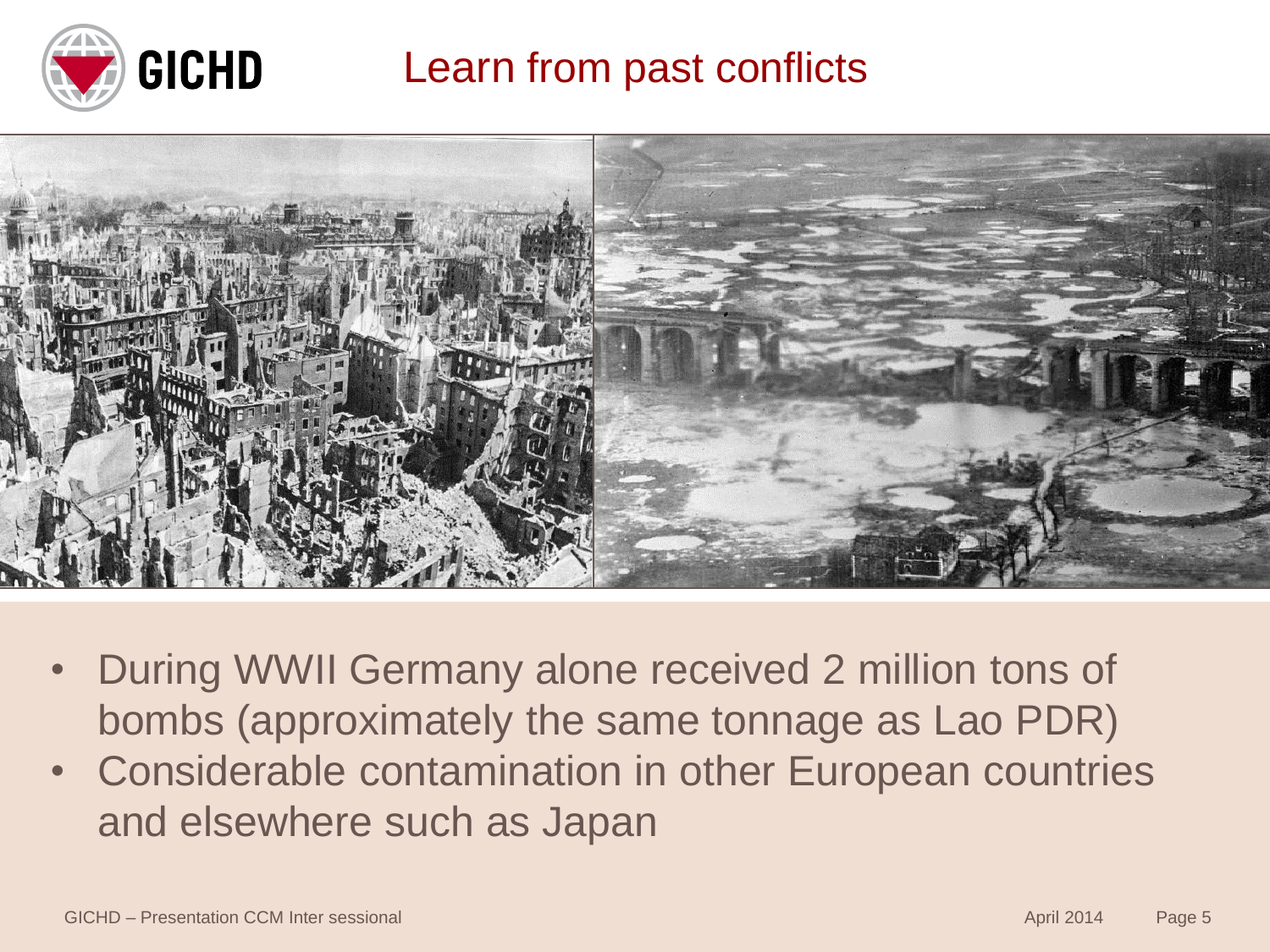

#### **On-going clearance in Berlin**



**Annual tonnage of UXO disposed of in Berlin 1947 – 2011**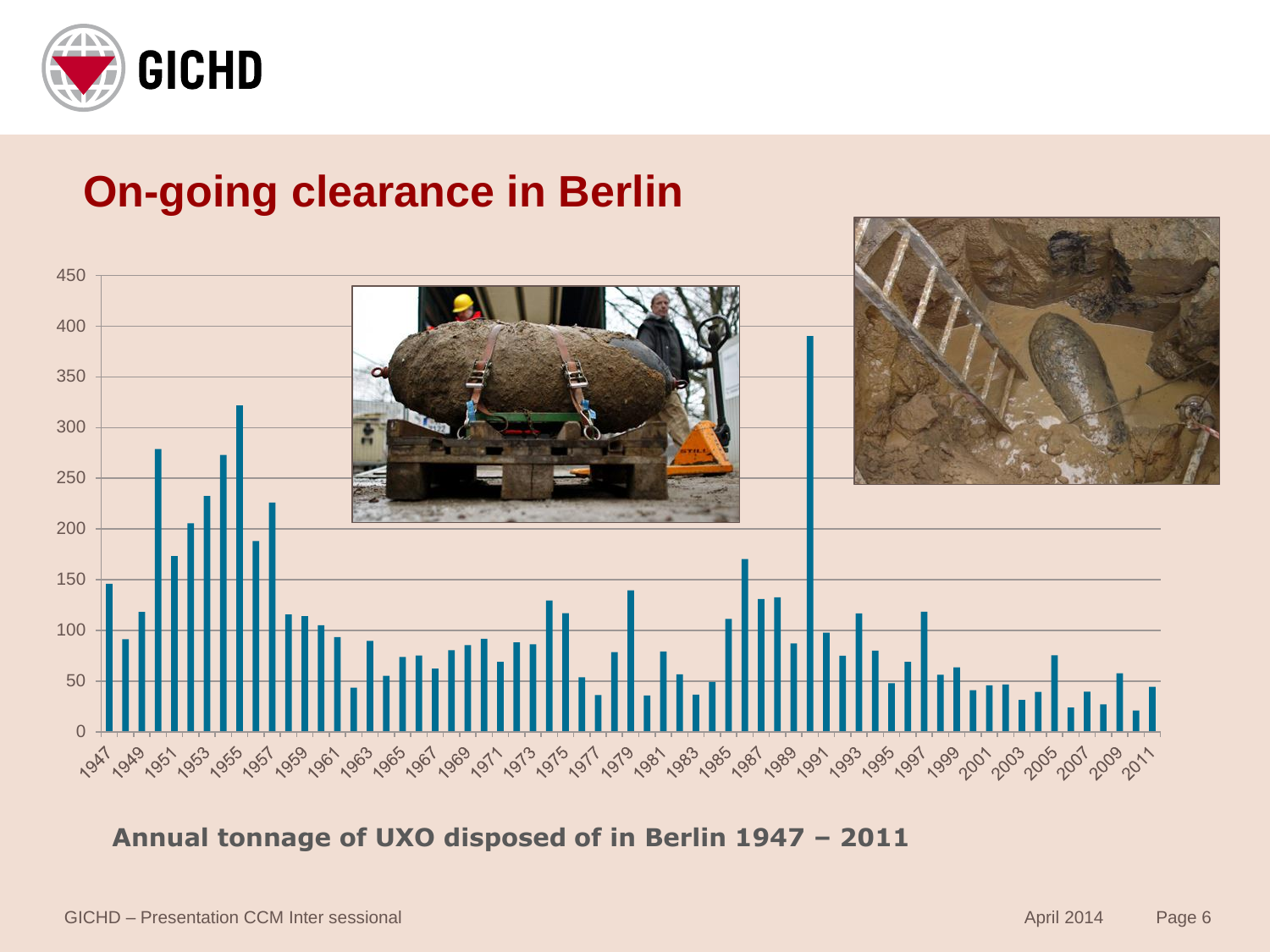